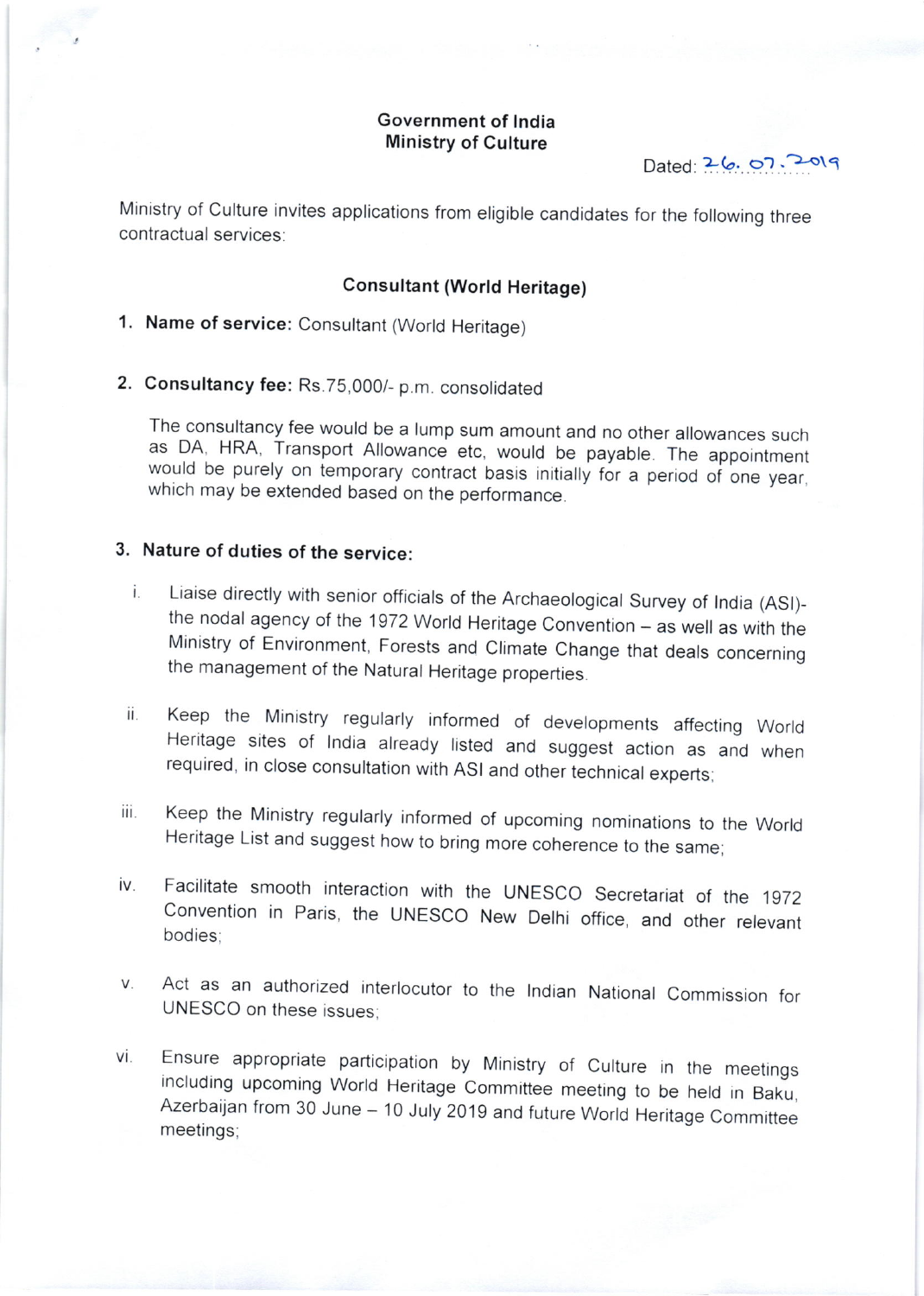vii. Apart from this, he/she would be at the Ministry's disposal for any other work requiring coordination with Private sector as deemed necessary.

# Consultant (lntangible Cultural Heritage - l)

- 4. Name of service: Consultant (lCH-l)
- 5. Consultancy fee: Rs.75,000/- p.m. consolidated

The consultancy fee would be a lump sum amount and no other allowances such as DA, HRA, Transport Allowance etc, would be payable. The appointment would be purely on temporary contract basis initialy for a period of one year, which may be extended based on the performance.

# 6. Nature of duties of the service:

- Liaise directly with senior officials of the Sangeet Natak Akademi  $(SNA)$  i. the nodal agency of the 2003 Convention on Intangible Cultural Heritage as well as relevant agencies like the Indira Gandhi National Centre for the Arts;
- ii. Keep the Ministry regularly informed of developments affecting ICH elements already listed and suggest action as and when required, in close consultation with SNA and other technical experts;
- iii. Keep the Ministry regularly informed of upcoming nominations to the ICH List;
- Facilitate and follow-up with the nodal agency on the implementation of the 2003 Convention, such as the development of the National Inventory of ICH;  $iv<sub>1</sub>$
- V. Maintain coordination with the relevant institutions such as the Zonal Cultural Centres, and others at the state level, to ensure appropriate synergies;
- Ensure appropriate participation by Ministry of Culture in most<br>meetings related to the 2003 Convention including lntergovernmental Committee meeting to be held in Bogota, from 9-14 December, 2019 and future ICH Committee meetings; important the ICH Colombia VI